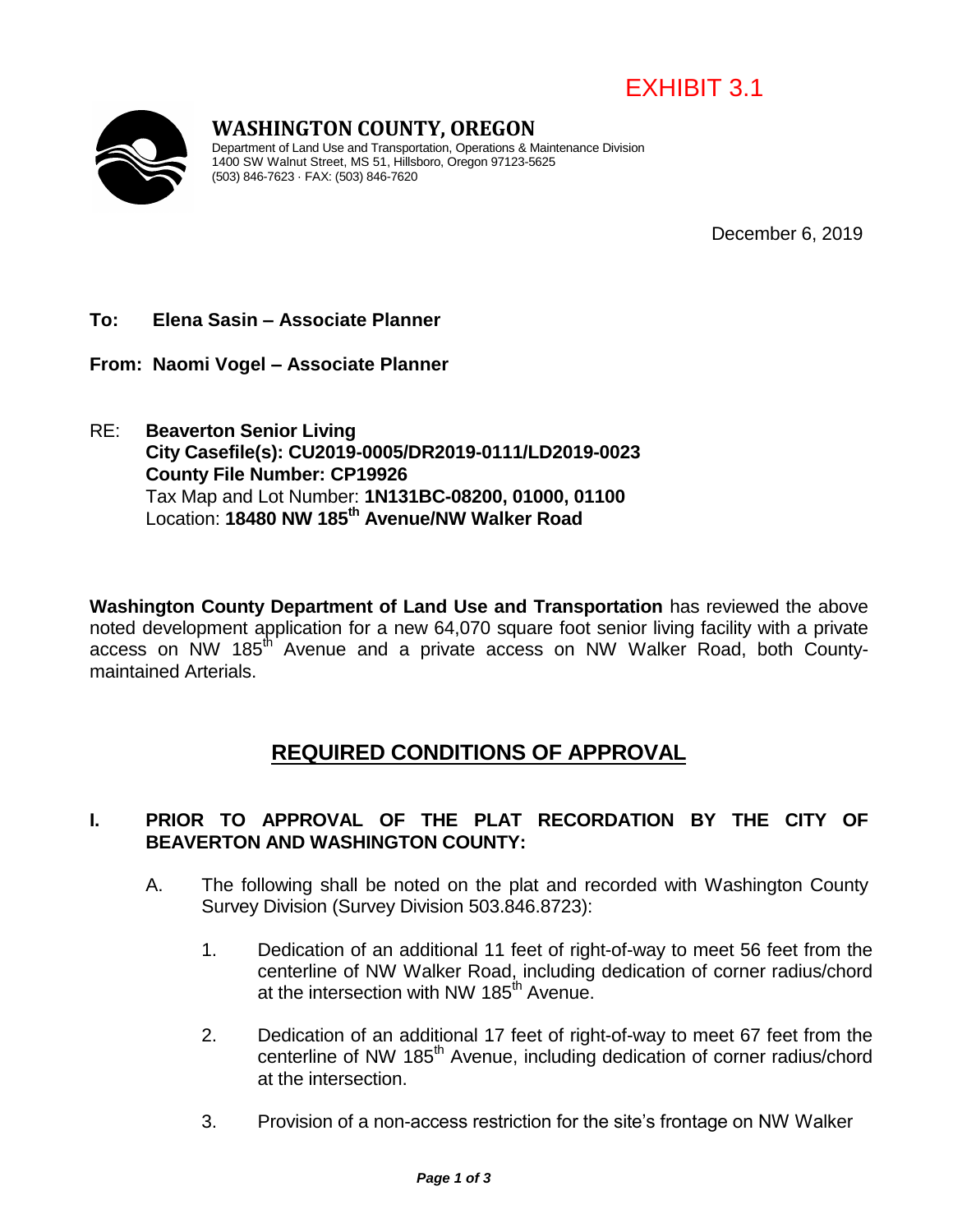Road and NW 185<sup>th</sup> Avenue with the exception of the proposed access on NW Walker Road and NW 185th Avenue (pending approval by the County Engineer).

#### **II. PRIOR TO ISSUANCE OF A SITE DEVELOPMENT PERMIT BY THE CITY OF BEAVERTON:**

- **A. Submit the following items to Washington County Public Assurance Staff a request for a Facility Permit for all public improvements on NW Walker Road and NW 185th Avenue (503.846.3843).** 
	- 1. Completed "Design Option" form (original copy), "Facility Permit Information Form", City's Notice of Decision with County's Letter dated December 6, 2019.
		- a. **\$20,000.00** Administration Deposit (based on valuation of project).

*NOTE: The Administration Deposit is a cost-recovery account used to pay for County services provided to the developer, including plan review and approval, field inspections, as-built approval, and project administration. The Administration Deposit amount noted above is an estimate of what it will cost to provide these services. If, during the course of the project, the Administration Deposit account is running low, additional funds will be requested to cover the estimated time left on the project (at then-current rates per the adopted Washington County Fee Schedule). If there are any unspent funds at project close out, they will be refunded to the applicant. Any point of contact with County staff can be a chargeable cost. If project plans are not complete or do not comply with County standards and codes, costs will be higher. There is a charge to cover the cost of every field inspection. Costs for enforcement actions will also be charged to the applicant.*

2. Electronic submittal of engineering plans, geotech/pavement report and the "Engineer's Checklist" (Appendix 'E' of County Road Standards) for construction of the following public improvements - include construction access and construction traffic circulation plan (if proposing direct access to Countymaintained streets):

*Note: Improvements within the ROW may be required to be relocated or modified to permit the construction of public improvements. All public improvements and modifications shall meet current County and ADA standards. Public improvements that do not meet County standards shall submit a design exception to the County Engineer for approval.*

- a. Half-street improvement on NW Walker Road to include a buffered bike lane, curb/gutter, 7.5 foot planter strip, 6 foot sidewalk, and continuous street lighting (to County standard). The 7.5 foot planter strip shall transition east of the driveway to match the County's MSTIP – Walker Road capital project (Matt Costigan, 503.846.7825). The frontage improvement shall include upgrades to the existing ADA ramps at the intersection and a bus stop sidewalk layout for the existing Trimet bus stop to County requirements.
- b. Reconstruction of the existing sidewalk on NW  $185<sup>th</sup>$  Avenue with a 7.5 foot planter strip, 6 foot sidewalk and upgrades to existing street lighting (location/equipment/type). The frontage improvement shall include upgrades to the existing ADA ramps at the intersection. The planter strip